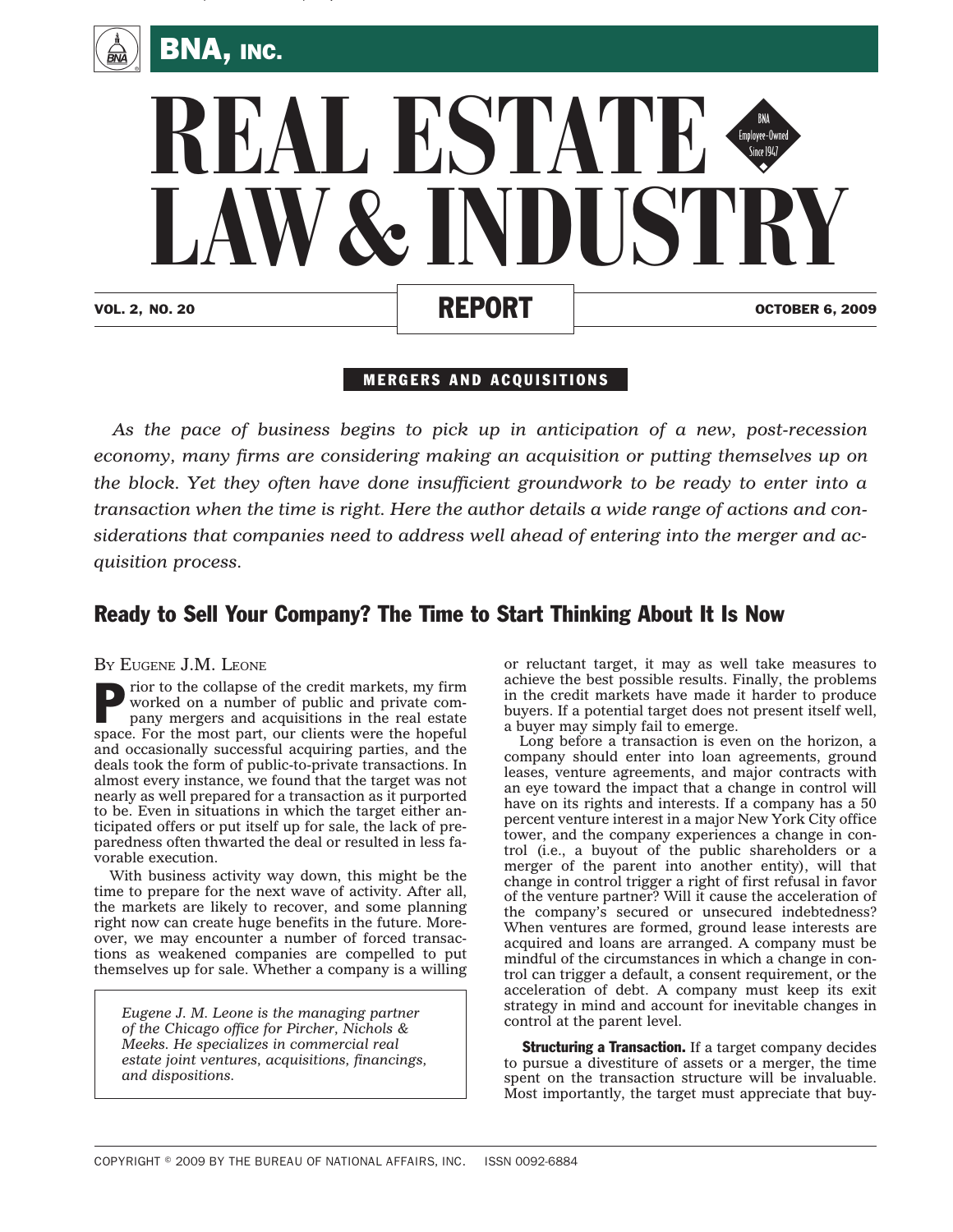ers will come in different shapes and sizes, and a onesize-fits-all approach may limit the universe of potential buyers.

For numerous reasons, a target company may prefer a stock sale or a merger transaction to a sale of assets. A sale of assets can result in double taxation as both the company and the shareholders are subject to tax. If the target is a real estate investment trust, a sale of assets will not permit the limited partners of the REIT's operating partnership to roll their partnership units into a new operating partnership formed upon the merger of the target and the acquiring partnership. Additionally, an asset sale is more likely to trigger local transfer taxes and requirements that consents be obtained, that permits and licenses be re-issued, and that properties be reassessed. Finally, unlike a stock sale or merger, an asset sale will leave any company obligations that are not assumed with the target.

Although it may be of less concern if the target is a public company, buyers have a justifiable preference for asset purchases and a reluctance to inherit the undisclosed liabilities of the target. In this context, buyers may have the sense that Securities and Exchange Commission disclosure and reporting requirements may render a public company less likely to have undisclosed liabilities.

Even if the buyer can overcome its concern about undisclosed liabilities, it may find that the tax issues are insurmountable. Among other issues, the buyer will not want to succeed to the basis of the target company in its assets. There is some potential for a target company to anticipate the buyer's concerns about the seller's tax basis by, for example, putting appreciating assets into a separate entity. This step may enable the parties to deal separately with appreciating assets.

Whatever the preferred approach, the target company and its advisers should thoroughly analyze potential deal obstacles in light of the universe of possible buyers. If a company has assets that will make it unattractive to a potential type of buyer, such as assets that cannot be sold prior to the expiration of a long holding period, will these assets have a chilling effect on a deal? If a company has securities, such as publicly-held debt instruments, that will require the company to continue as a reporting company, will the securities limit the universe of potential buyers to other public companies? A target company must understand its capital structure and its tax issues in evaluating prospective bidders.

The buyer that has been pursuing you off and on for five years ''if the price were ever right'' may ultimately be your buyer, and you will not want to pay a full commission or fee for a transaction that only takes a phone call to a known party.

Investment Banks, Brokers, and Company Insiders. Investment bankers and specialized brokers who deal with particular types of companies, assets, and transactions can be invaluable. More valuable than someone with industry expertise is someone who truly understands your business and your objectives. Once the target company has identified the right broker or banker, it is never too early to bring that group aboard. However, make sure that you have them doing the right things. As explained below, investment bankers and brokers should *not* create your data or war rooms. They do not know a survey from a site plan, they usually assign these functions to the most junior personnel, and the data assembly and presentation usually suffers accordingly. Use your bankers and brokers for their knowledge of deal terms, structures, and market receptivity to proposed transactions.

Do not forget that you may need to reserve a buyer or two. The buyer that has been pursuing you off and on for five years ''if the price were ever right'' may ultimately be your buyer, and you will not want to pay a full commission or fee for a transaction that only takes a phone call to a known party. Company insiders may emerge as the buyer. If your company is public, it will be particularly important for your attorneys to guide you through the complexities of managing a process that is fair to both insiders and outsiders. Even if your company is private, you will not want to defend the perception that the company officials have the inside track. This perception can dampen enthusiasm for a transaction.

**Organizing the Flow of Information.** In most cases in our electronic era, an internet-based database or ''war room'' serves as the source for all data. Some of these are more user friendly than others. Although *Realcapitalmarkets* does not have nearly the market penetration of some other sponsors of databases, its war room is well organized and easy to negotiate. In the author's opinion, *Realcapitalmarkets* offers a superior experience.

No matter who provides the technology for the war room, the company must use experienced professionals to download data. When the task is left to inexperienced persons who are not familiar with the company's documents, the deficiencies cause extensive delays in the review process. Here are a few examples of deficiencies that we regularly encounter:

■ Outdated and incomplete title policies and title commitments (often issued to someone other than the company or an affiliate) are posted. Underlying title documents are missing. The ''exception documents'' do not match the list of exceptions to coverage specified in the title policy or the commitment.

■ Surveys, which are often multiple-page documents, are generally incomplete. Documents appearing to be surveys, such as plats or site plans, are posted as surveys because the person posting the surveys did not appreciate the difference.

 $\blacksquare$  Leases and loan documents are often incomplete not because the complete documents are unavailable but because the person assembling the documents did not know how to determine if the documents were complete.

 $\blacksquare$  Venture operating agreements and partnership agreements often lack signature pages, exhibits, and amendments. This deficiency seems particularly acute if the target company has grown its business in the past by merger or entity acquisitions.

■ Physical and environmental reports are often outdated or, in the case of companies that have grown by way of mergers and entity acquisitions, missing alto-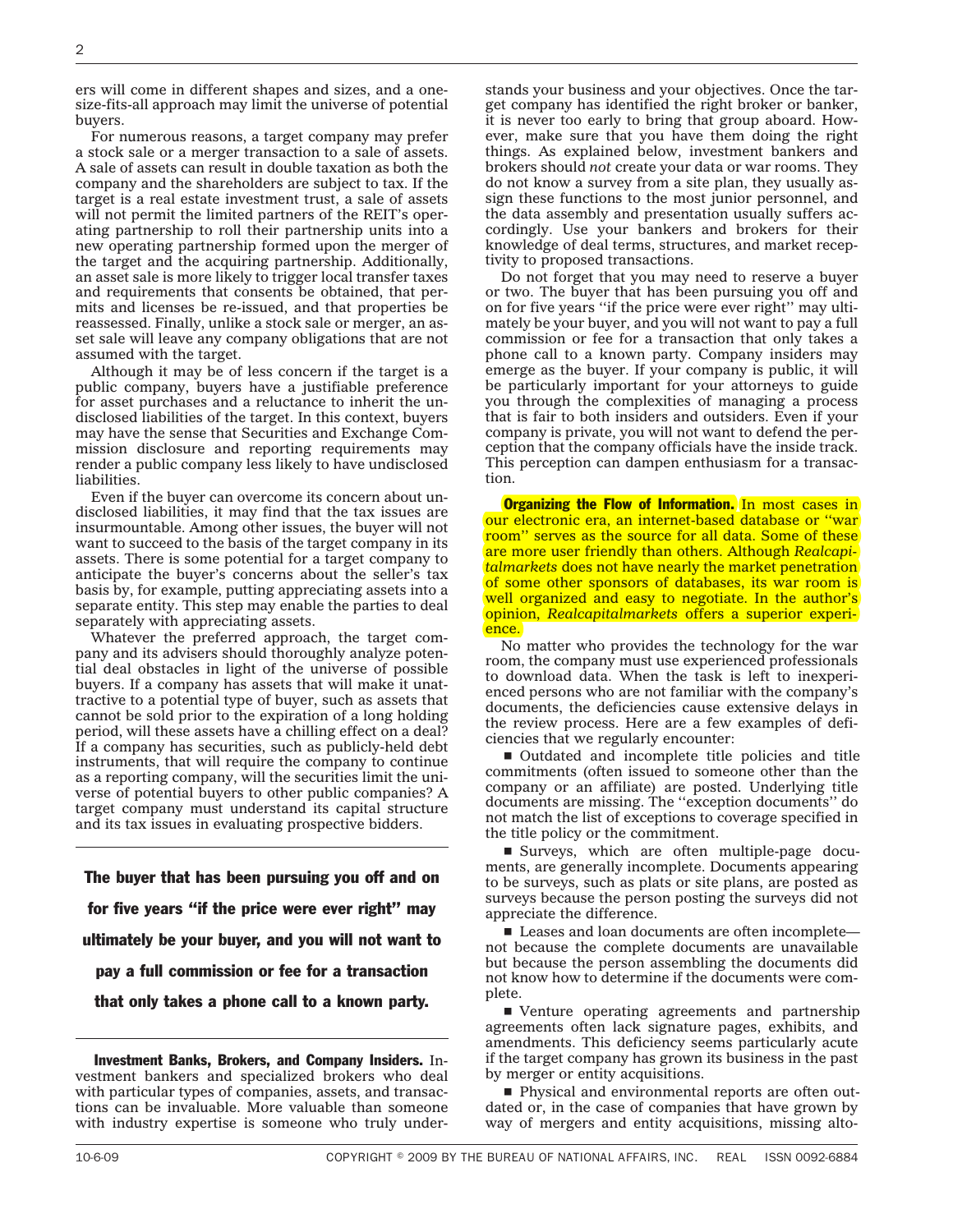gether. The buyer will almost certainly insist on obtaining reliable reports—whether in the form of new reports or updates to existing reports. The target should anticipate this concern and arrange for new reports, updated reports, and reliance letters.

In sum, the company must develop the war room early in the process, and the company must take care to post documents thoroughly and accurately. If it does not, the company will expend substantial time and resources responding to due diligence requests, locating the requested documents, posting these documents, and, finally, addressing the concerns that the newly posted documents engender. We have encountered several transactions in which the mismanagement of the war room created doubts about the target company's candor and competence.

Balancing Confidentiality With the Need for Information. For some years, when a public or a private company was in play, it was really in play. Target company executives were generally of the view that the disclosure of a potential transaction to company personnel was of no concern because (a) everyone associated with the transaction was likely to become richer by virtue of the transaction and therefore would welcome the transaction, (b) it did not matter if a transaction failed because another one would emerge in short order, and (c) the disclosure of a possible deal would cause additional buyers to jump into the fray. As long as the target company observed securities laws and contractual obligations relating to disclosures of material, non-public information, the target company was free to go after deals with a vengeance.

The thinking has reversed itself. Failed deals can discourage or demoralize employees and cause them to head for the exits. Failed deals can also tarnish the image of a company, and, if the target is a public company, put additional pressure on the company's stock price. As a consequence, target companies work hard to maintain not simply the confidentiality of deal terms but confidentiality regarding the deal itself.

The effort to keep the possible existence of a deal as quiet as possible often results in poor communications between the buyer and the target. The target is reluctant to allow the buyer to perform its due diligence or to speak with company employees. The buyer often arrives at the impression that the target is either unwilling or unable to provide information.

Perhaps the best way to manage inquiries and the flow of information is by authorizing key persons in the company to respond to specific types of queries. For example, the general counsel can answer inquiries regarding litigation, the chief financial officer can address questions regarding the capital structure, and the vice president of operations can respond to queries about management issues. What rarely works is communications through investment bankers. They generally have no idea how a company is run. They do have the advantage of acting as a conduit, but, in so serving, they can also act as a roadblock.

How Will a Buyer Value Assets. If the buyer is motivated by a desire to own the target's core assets, the target may own certain assets to which the buyer allocates modest value. A buyer that desires operating cash flow may place little value on development properties. In fact, the buyer may consider those properties to be liabilities rather than assets.

Artwork often cuts both ways. The buyer may perceive it as having little value or may feel that it represents hidden value. Generally speaking, corporate jets are undesirable, especially in today's climate, and the buyer will not want to be stuck with long-term leases or aircraft that have little resale value. The key here is having a plan to deal with the extraordinary assets that may or may not be intrinsic to the buyer's business.

What About the Employees? In recent years, most real estate merger and acquisition activity has focused on the underlying assets. Unfortunately for the talented professionals who run most real estate companies, the buyer may want the assets but wish to terminate the employees other than key personnel. The target must therefore account for, and be prepared to explain to the buyer, the terms of employment contracts, the rights of employees to severance benefits, and any impact that a change in control may have upon the rights of employees. In large part, the analysis will boil down to the cost associated with retention and termination of employees. Remember that there may be state and federal laws relating to the termination of employees, such as the federal law known as the Worker Adjustment and Retraining Notification Act (the WARN Act) or similar state laws.

Statutory, Tax and Regulatory Hurdles. Just as the WARN Act may be applicable to a particular transaction, there may be a myriad of state and federal laws that come into play upon the transfer of assets by the target company or the merger of the target company with the buyer. The securities, antitrust, and tax laws provide the best examples. However, less well known legal requirements affecting a company's holdings may be activated by reason of a parent company transaction. For example, if a property owner provides its residents with utility services, the change in control of the property owner's parent—even several layers removed from the property owner—may require the issuance of new utility licenses. The utility licensing process is complex and time-consuming. As another example, the parent company transaction may trigger a state law giving a homeowner's association the right to acquire a mobile home park owned by the subsidiary of the parent company. These legal requirements may not be on the radar screen of your corporate counsel if the counsel is not familiar with your real estate activities.

Is Financing Available? Late last year, one of our clients found a desirable acquisition target that was on the ropes. Prior efforts to acquire the target had proved unsuccessful as the per share price always seemed a bit (or more than a bit) out of reach. Our client refused to chase a deal that required a substantial premium to a full market price and the assumption of substantial leverage. However, the collapsing debt and equity markets presented an opportunity. Instead of repaying the existing debt and incurring substantial prepayment penalties in doing so, the market price had fallen to a point where it made sense to assume the existing debt. While new sources of financing had dried up, the existing financing would do just fine, and the path was cleared to a viable deal.

Is It Over When It's Over? From the target's perspective, a merger of the target into the buyer or the acquisition of the target's stock by the buyer generally pre